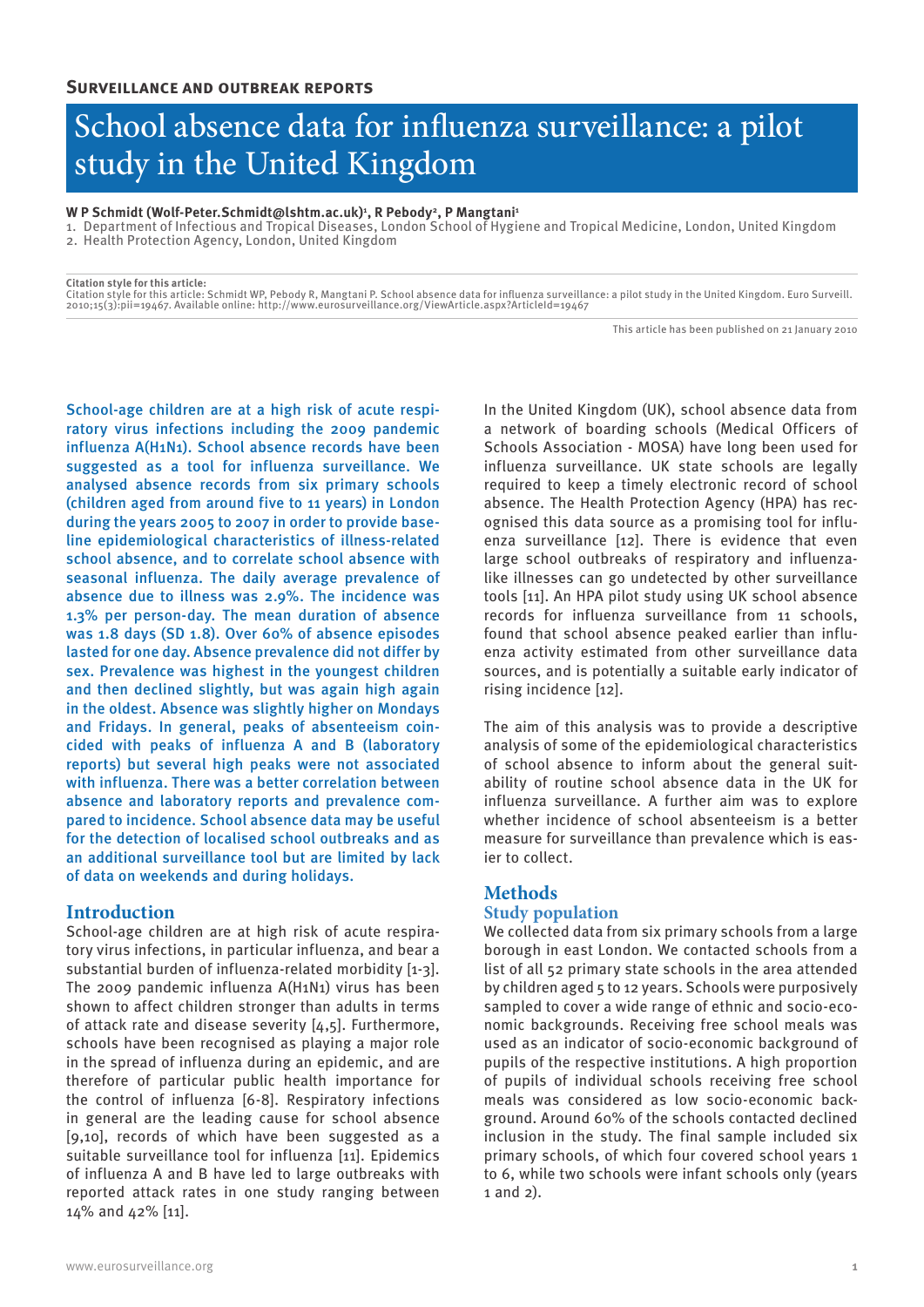Electronic absence records in the study area contain information on the date and duration of the absence episode as well as the general reason for absence. Detailed information on reasons for illness is not routinely collected or captured electronically. Illness and medical appointments are coded as separate categories. The category "medical appointment" largely refers to planned appointments, for example due to chronic illness. Only "illness" data were included in the analysis.

The electronic absence records of the schools included in the study were converted into Excel spreadsheets **FIGURE 1** 





#### **Figure 2**

Absence prevalence in six selected schools by school year (class attended), United Kingdom, school years 2005-6 and 2006-7



**Figure 3**





at class level and anonymised before saving them on a removable disk. We retained information on date of absence, school year, and sex and collated the data to obtain all absence records over time at the level of the individual child. From these data we calculated the daily prevalence of absence as well as the incidence of absence. Incidence was defined as new cases of absence among children at risk of being absent on a given day. For the calculation of incidence, children who were already ill the previous day were excluded from the denominator. Children reported ill on Friday and the following Monday were treated as having experienced one episode of absence. Children reported ill on the last day before and the first day after school holidays of one week or longer were treated as having experienced two separate episodes.

Influenza surveillance data for the seasons 2005-6 and 2006-7 were provided by the HPA in Colindale, London. For the analysis we included laboratory reports of confirmed influenza A and B cases in the regions London, Southwest England, Southeast England and East England.

The analysis was restricted to the school years 2005-6 and 2006-7 because most schools were unable to provide data prior to these years. We conducted descriptive statistics, and simple graphical descriptive analysis of the relationship between school absence and influenza laboratory reports. The correlation between daily influenza laboratory reports (A and B combined) and school absence at different lag times was explored using cross-correlation analysis. The analysis was done in STATA 10.

# **Results**

Among the six participating schools, the mean number of children per school was 391 (range 187 to 660). The children in these schools were from various ethnic backgrounds (mainly South Asian, West African, Arabic, Eastern European, White British). The proportion of pupils receiving free school meals ranged from 8% and 30%.

### **Figure 4**

Absence prevalence in six selected schools by proportion of children receiving free school meals, United Kingdom, school years 2005-6 and 2006-7



Proportion of children receiving free school meals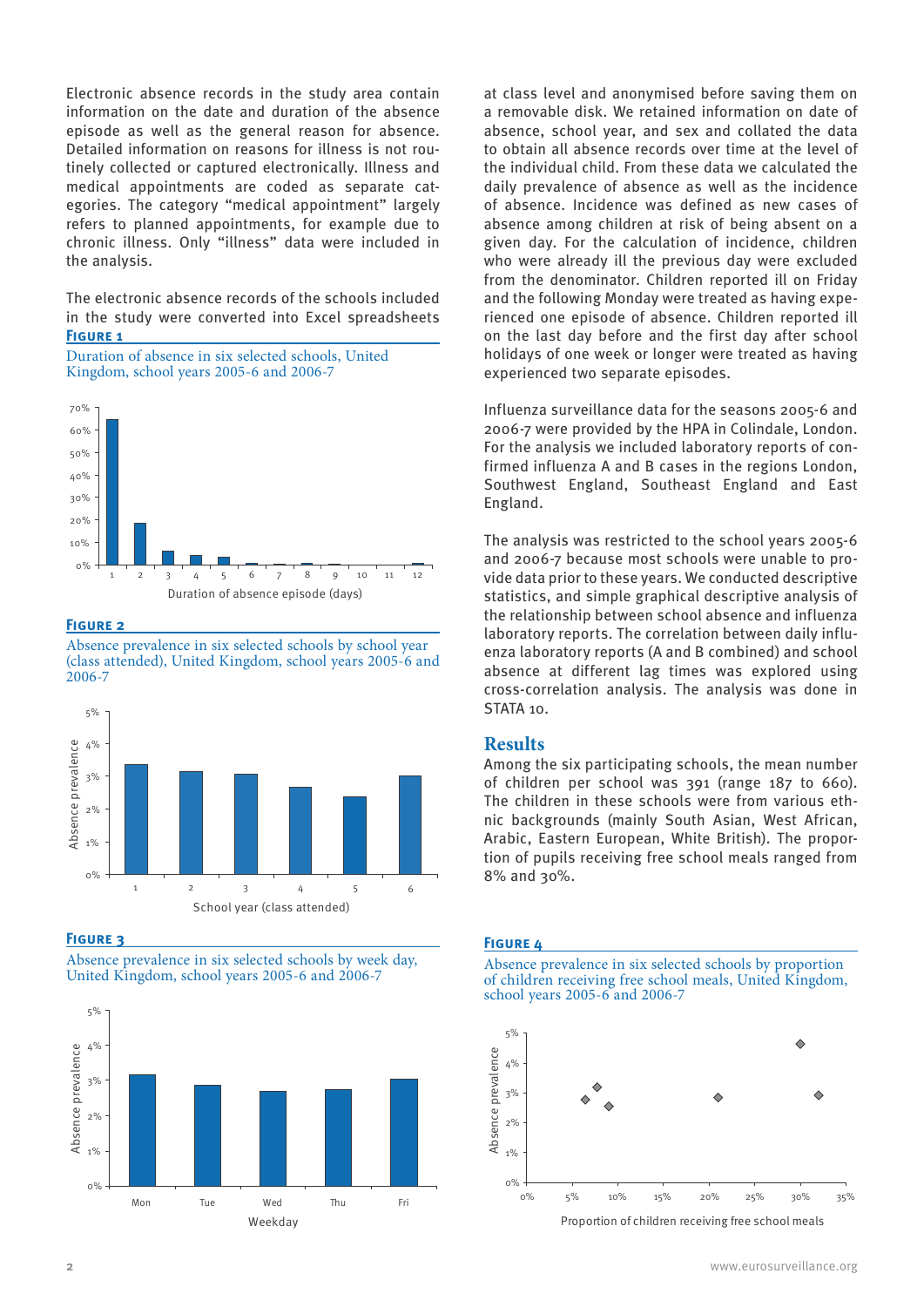Overall, the prevalence of school absence due to illness per day was 2.9% (inter-school range 2.5% to 4.6%). The incidence of school absence was 1.3% per person-day. The mean duration of absence was 1.8 days (standard deviation 1.8). Most absence episodes (>60%) lasted for only one day (Figure 1). Absence prevalence did not differ by gender (girls 2.8%, boys 2.9%, p=0.2). The prevalence of school absence was highest in year 1 and then declined slightly, but was again high in year 6 (Figure 2). Prevalence of absence also varied by weekday, with absence being slightly higher on Mondays and Fridays (Figure 3).

The association between the proportion of children receiving free school meals and absence prevalence is shown in Figure 4. There was no clear correlation between proportion of free school meals and absence  $(r= 0.5, p= 0.29).$ 

## **Figure 5**

Illness-related school absence prevalence and laboratory reports of influenza (top panel) and absence incidence and laboratory reports of influenza (bottom panel), United Kingdom, school years 2005-6 and 2006-7

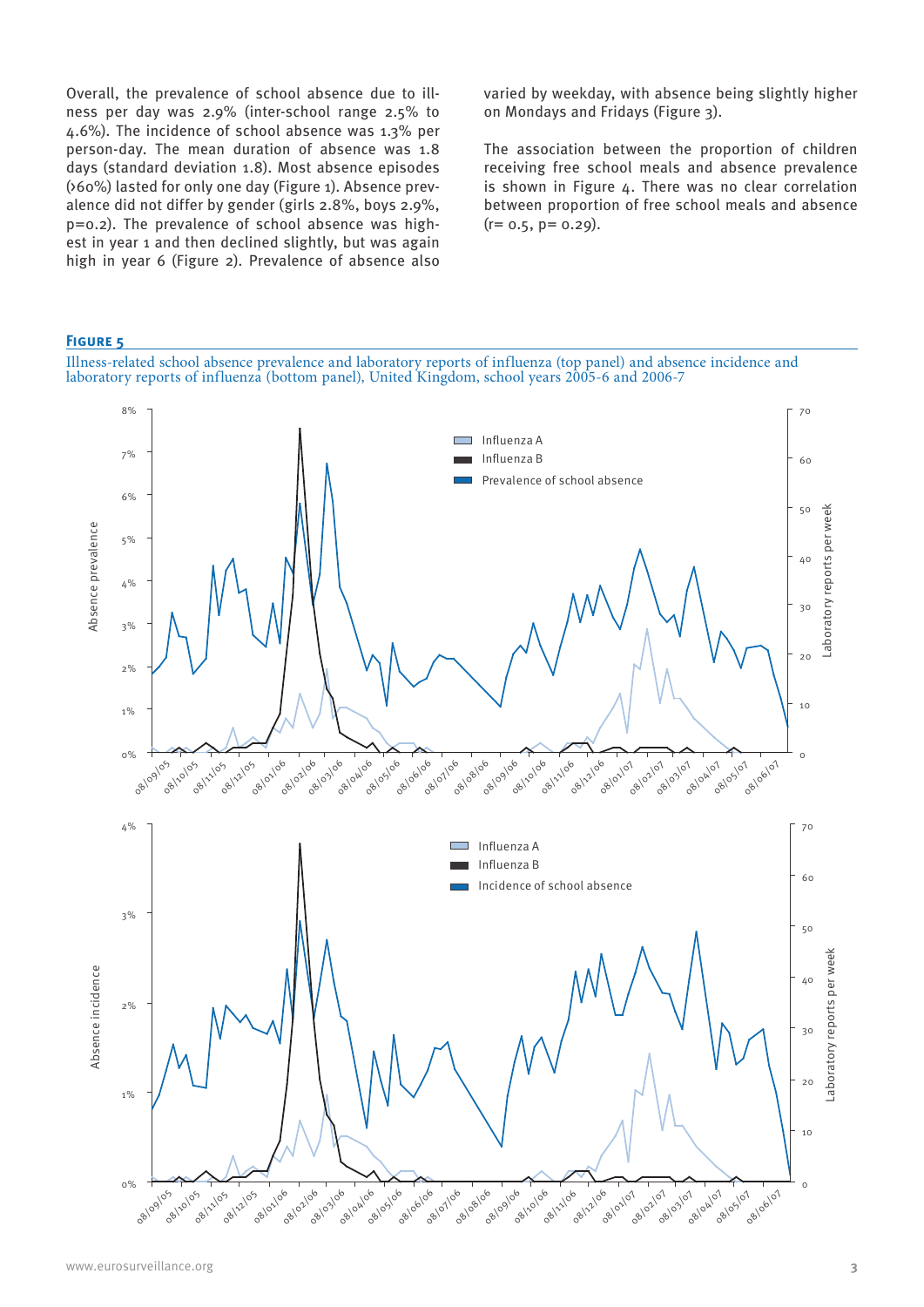# **School absence and Influenza activity**

The number of laboratory reports of influenza A and B in relation to absence prevalence and incidence over the study period is shown in Figure 5. To smoothen the graphs the number of laboratory reports and the absence data were collapsed at the level of the week. Both influenza seasons covered by the study period were relatively mild. There was a pronounced peak of influenza B in January in the season 2005-6. Influenza A activity was mild in both seasons.

There is some indication that school absence is correlated with influenza laboratory reports. The peak of influenza B in 2005-6 coincided with the peak in absence incidence and was also associated with a peak in absence prevalence. Further, the two peaks of influenza A in the two seasons studied are reflected by peaks in absence incidence. Figure 6 shows the cross-correlation analysis of daily school absence and daily counts of laboratory reports (influenza A and B

## **Figure 6**

Cross-correlation between laboratory reports of influenza and absence prevalence (top panel) and absence incidence (bottom panel), United Kingdom, influenza seasons 2005-6 and 2006-7



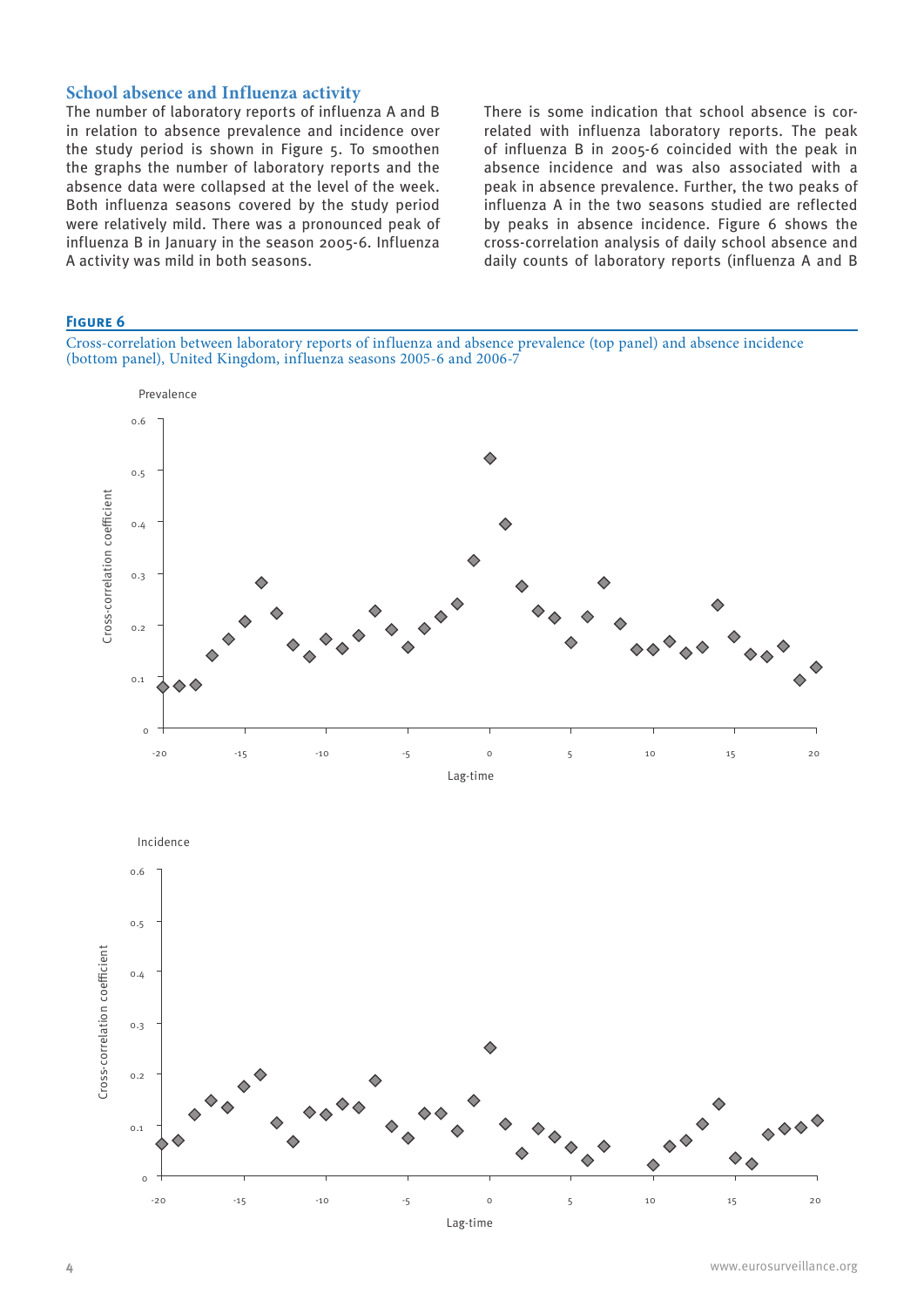collapsed). For both absence prevalence and incidence there was no apparent lag time in the correlation with influenza laboratory reports. At lag = 0 the correlation between influenza and prevalence was moderate at 0.52 (p<0.001). For incidence, the coefficient was lower at 0.25 (p<0.001). There was some evidence that during the four weeks of peak Influenza activity, the duration of absence episodes was slightly longer than outside the influenza season (mean absence duration 1.9 days versus 1.8 days outside Influenza activity period, p=0.09).

Figure 7 shows the temporal relationship between laboratory reports and school absence, restricted to prevalence data for the year 2006-7, for each of the six individual schools. The peak of influenza A activity is well reflected in the absence prevalence in schools 3 to 6 but not apparent in schools 1 and 2.

# **Discussion**

The present analysis provides a basic epidemiological description of school absence for a better understanding of this potential surveillance tool. By analysing data at day-level we were able to calculate figures on school absence prevalence, incidence and episode

### **Figure 7**

Illness-related school absence prevalence for each of the six individual schools in relation to influenza activity, United Kingdom, school year 2006-7